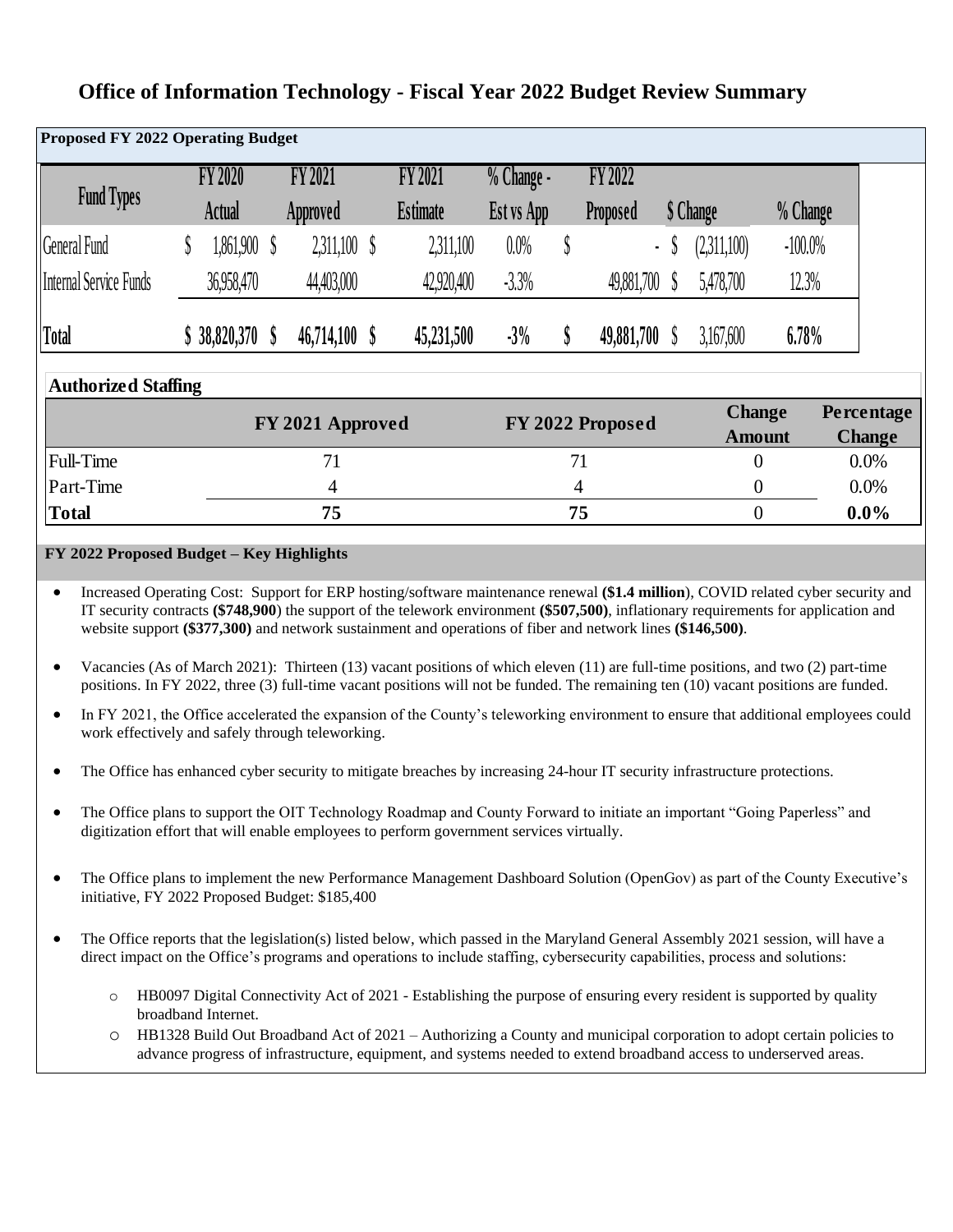|                                |                 |    |                   |                 |   |                |   |                | <b>Expenditures by Category</b> |
|--------------------------------|-----------------|----|-------------------|-----------------|---|----------------|---|----------------|---------------------------------|
|                                |                 |    |                   |                 |   |                |   |                | <b>Internal Service Fund</b>    |
| $\frac{0}{0}$<br>\$            | <b>FY 2022</b>  |    | $% Change -$      | <b>FY 2021</b>  |   | <b>FY 2021</b> |   | <b>FY 2020</b> |                                 |
| <b>Change</b><br><b>Change</b> | <b>Proposed</b> |    | <b>Est vs App</b> | <b>Estimate</b> |   | Approved       |   | <b>Actual</b>  | <b>Category</b>                 |
| 0.0%<br>-S<br>$\blacksquare$   | 7,935,100       | \$ | $-12.0%$          | 6,981,300       | S | 7,935,100      | S | 6,837,119      | \$<br>Compensation              |
| 0.0%<br>$\blacksquare$         | 4,054,600       |    | $-12.0%$          | 3,567,200       |   | 4,054,600      |   | 3,624,657      | <b>Fringe Benefits</b>          |
| 9.1%<br>3,167,600              | 37,892,000      |    | $-0.1%$           | 34,683,000      |   | 34,724,400     |   | 28,358,594     | <b>Operating Expenses</b>       |
| 6.8%<br>3,167,600              | 49,881,700      | S. | $-3.2\%$          | 45,231,500      |   | 46,714,100     |   | 38,820,370     | <b>Total</b>                    |
|                                |                 |    |                   |                 |   |                |   |                |                                 |

#### **Proposed FY 2022 - FY 2026 Capital Improvement Program**

| FY 2021<br><b>Expended</b><br><b>Total Project</b><br>FY 2023<br>FY 2025<br><b>FY2027</b><br><b>FY2022</b><br>FY 2024<br><b>FY2026</b><br>Cost<br>thru FY21<br><b>Estimate</b><br>\$71,090,000<br>2,652,000<br>$\sim$<br>$\blacksquare$<br>$\overline{\phantom{0}}$<br>$\blacksquare$ |  |  |  |  |  |  |  |            |
|---------------------------------------------------------------------------------------------------------------------------------------------------------------------------------------------------------------------------------------------------------------------------------------|--|--|--|--|--|--|--|------------|
|                                                                                                                                                                                                                                                                                       |  |  |  |  |  |  |  |            |
|                                                                                                                                                                                                                                                                                       |  |  |  |  |  |  |  | 73,742,000 |

#### **Highlights**

• No funding is included in the Proposed FY 2022 Capital Budget for the Office of Information Technology.

#### **Key Projects:**

Enterprise Resource Planning (ERP) – A \$73.7 million multiyear project that provides funding to purchase, develop, and implement software to support the automation and modernization of the business process for the County. The total project cost remaining will be utilized to continue the initiative.

• The Office reports that its Steering Committee voted to discontinue the agreement with Tyler Technologies for the development of the Tax Billing System due to significant customization issues based on Prince George's County unique requirements. The remaining FY 2021 Approved Budget (**\$1.2 million**) will be utilized to redevelop the system in-house. *Project Estimated Completion:* **FY 2023**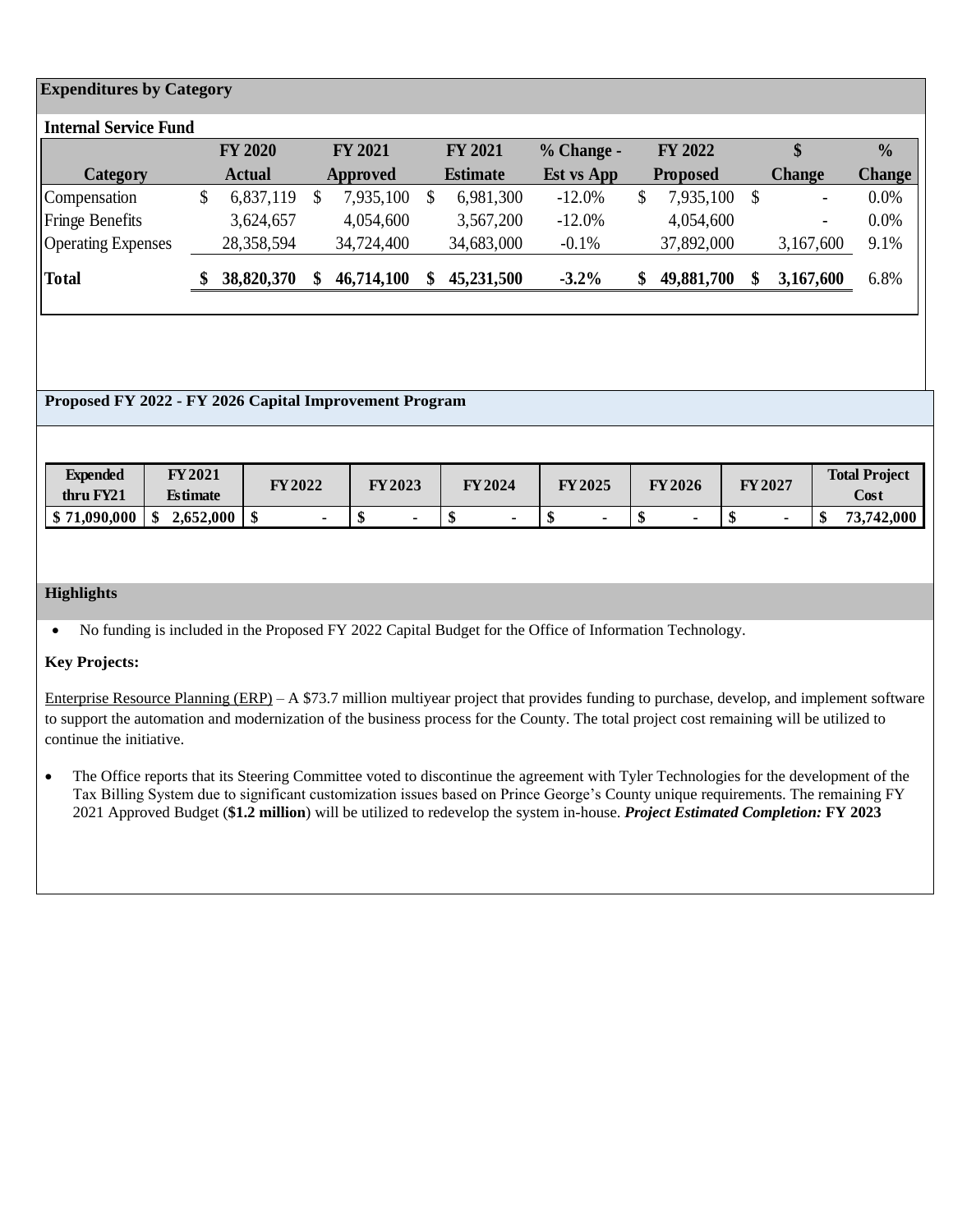

# **THE PRINCE GEORGE'S COUNTY GOVERNMENT Office of Audits and Investigations**

April 22, 2021

# M E M O R A N D U M

| Calvin S. Hawkins, II, Chair                                                    |
|---------------------------------------------------------------------------------|
| Prince George's County Council                                                  |
|                                                                                 |
|                                                                                 |
| David H. Van Dyke, County Auditor<br>Turkessa M. Green, Deputy County Auditor M |
| Deneen Mackall, Senior Auditory                                                 |
|                                                                                 |
| Office of Information Technology (OIT)<br>Fiscal Year 2022 Budget Review        |
|                                                                                 |

## **Budget Overview**

The FY 2022 Proposed Budget for the Office of Information Technology is \$49,881,700, an increase of \$3,167,600, or 6.8%, over the FY 2021 Approved Budget. The overall increase is primarily due to increased costs to support ERP hosting, software maintenance renewal, and COVID-19 related cyber security.

The County interfund transfer to the Information Technology Internal Service Fund totals \$0, a decrease of \$2,311,100 or 100% from the FY 2021 approved budget.

The Office reports that a supplemental budget in the amount of \$2.4 million is necessary for FY 2021. The pending operating supplemental includes \$2.4 million transferred from the General Fund to the Information Technology Internal Service Fund to implement technical and communications improvements for both COVID-19 vaccination registration and appointment scheduling.

## **Budget Summary**

| improvements for both COVID-19 vaccination registration and appointment scheduling. |                |                |                 |              |            |             |               |
|-------------------------------------------------------------------------------------|----------------|----------------|-----------------|--------------|------------|-------------|---------------|
| <b>Budget Summary</b>                                                               |                |                |                 |              |            |             |               |
|                                                                                     | <b>FY 2020</b> | <b>FY 2021</b> | <b>FY 2021</b>  | $% Change -$ | FY 2022    |             | $\frac{0}{0}$ |
| <b>Fund Types</b>                                                                   | Actual         | Approved       | <b>Estimate</b> | Est vs App   | Proposed   | Change      | Change        |
| General Fund                                                                        | 1,861,900      | 2,311,100      | 2,311,100       | $0.0\%$      | ٠          | (2,311,100) | $-100.0\%$    |
| <b>Internal Service Funds</b>                                                       | 36,958,470     | 44,403,000     | 42,920,400      | $-3.3%$      | 49,881,700 | 5,478,700   | 12.3%         |
|                                                                                     |                |                |                 |              |            |             |               |
| Total                                                                               | 38,820,370     | 46,714,100     | 45,231,500      | $-3%$        | 49,881,700 | 3,167,600   | 6.78%         |

14741 Governor Oden Bowie Drive, Upper Marlboro, Maryland 20772 VOICE (301) 952-3431; FAX (301) 780-2097; TDD (301) 925-5167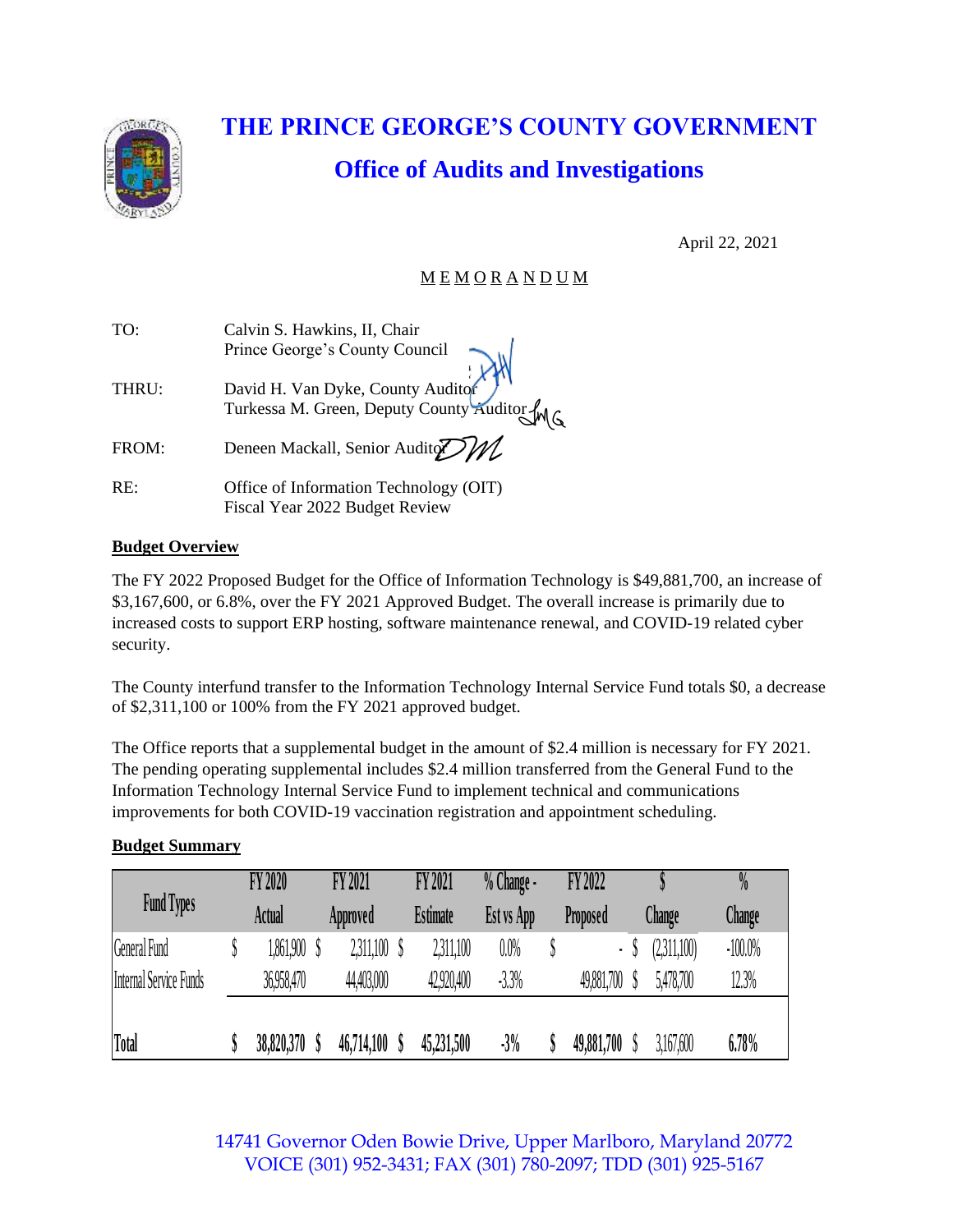### **Budget Comparison – Information Technology Internal Service Fund**

|                                                        | <b>Budget Comparison – Information Technology Internal Service Fund</b> |                |   |                |   |                 |  |                   |    |                 |    |                |               |
|--------------------------------------------------------|-------------------------------------------------------------------------|----------------|---|----------------|---|-----------------|--|-------------------|----|-----------------|----|----------------|---------------|
| Approved Fiscal Year 2021 to Proposed Fiscal Year 2022 |                                                                         |                |   |                |   |                 |  |                   |    |                 |    |                |               |
|                                                        |                                                                         | <b>FY 2020</b> |   | <b>FY 2021</b> |   | <b>FY 2021</b>  |  | $%$ Change -      |    | <b>FY 2022</b>  |    | \$             | $\frac{0}{0}$ |
| Category                                               |                                                                         | <b>Actual</b>  |   | Approved       |   | <b>Estimate</b> |  | <b>Est vs App</b> |    | <b>Proposed</b> |    | <b>Change</b>  | Change        |
| Compensation                                           | \$                                                                      | 6,837,119      | S | 7,935,100      | S | 6,981,300       |  | $-12.0%$          | \$ | 7,935,100       | -S | $\blacksquare$ | 0.0%          |
| Fringe Benefits                                        |                                                                         | 3,624,657      |   | 4,054,600      |   | 3,567,200       |  | $-12.0%$          |    | 4,054,600       |    | $\blacksquare$ | $0.0\%$       |
| <b>Operating Expenses</b>                              |                                                                         | 28,358,594     |   | 34,724,400     |   | 34,683,000      |  | $-0.1%$           |    | 37,892,000      |    | 3,167,600      | 9.1%          |
| <b>Total</b>                                           |                                                                         | \$38,820,370   |   | \$46,714,100   |   | \$45,231,500    |  | $-3.2%$           |    | \$49,881,700    |    | \$3,167,600    | 6.8%          |

#### **Authorized Staffing Count - Information Technology Fund**

|                  | FY 2021 Approved | FY 2022 Proposed | <b>Change</b> | Percentage    |
|------------------|------------------|------------------|---------------|---------------|
|                  |                  |                  | <b>Amount</b> | <b>Change</b> |
| <b>Full-Time</b> | 71               |                  |               | 0.0%          |
| Part-Time        | 4                |                  |               | 0.0%          |
| <b>Total</b>     | 75               | 75               |               | $0.0\%$       |
|                  |                  |                  |               |               |

#### **Staffing Changes and Compensation**

- **I.** In FY 2022, compensation is proposed at \$7,935,100, the same level as the FY 2021 approved amount. Compensation includes funding for 68 out of 71 full-time positions and four (4) part-time positions.
- In addition to the 71 full-time positions, OIT staff includes 95 contract positions. (See **Attachment C** of the responses to the First Round Questions (pages 24-25) for a list of the outsourced positions.
- As of March 2021, the Office reports thirteen (13) vacant positions of which eleven (11) are fulltime positions, and two (2) part-time positions. In FY 2022, three (3) full-time vacant positions will not be funded. The remaining ten  $(10)$  vacant positions are funded.
- **•** The Office reports that employee retirement and resignations have contributed to its current attrition level of 6.67%. The Office reported that attrition has temporarily reduced its capacity to fulfill escalating requests for services. The positions most affected by attrition are:
	- Public Service Aide 2G
	- <sup>D</sup> General Clerk 3G
	- IT Project Coordinators 3G; and
	- <sup>IT</sup> Project Coordinators 5G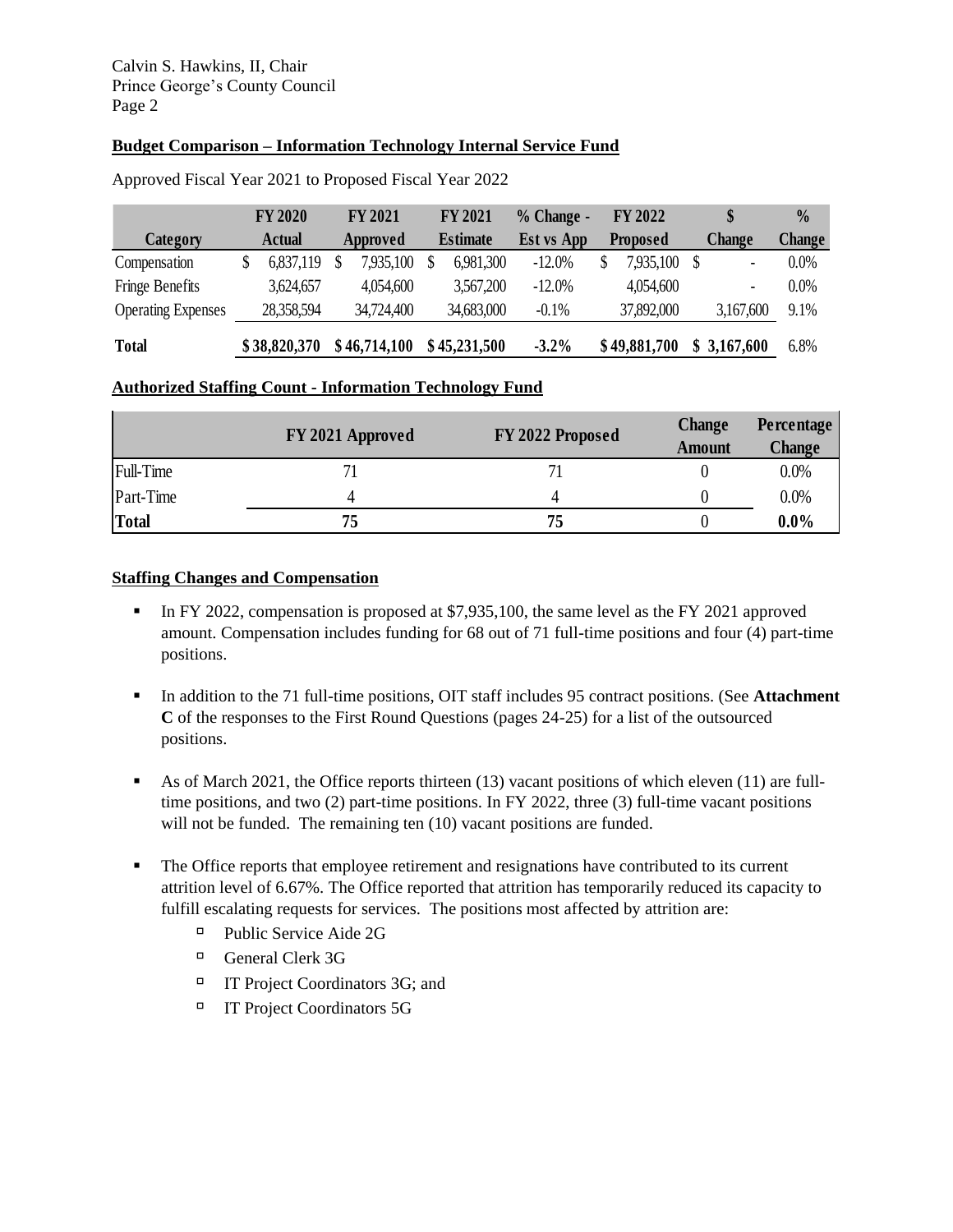#### **Fringe Benefits**

- **FY 2022 Fringe Benefits remain unchanged from FY 2021. Fringe benefit expenditures include** funding for Other Post-Employment Benefits (OPEB) totaling \$978,400.
- A five-year trend analysis of fringe benefit expenditures is included below:

|                        | <b>Fringe Benefits Historical Trend</b> |                          |                          |                             |                            |  |  |  |  |  |  |  |
|------------------------|-----------------------------------------|--------------------------|--------------------------|-----------------------------|----------------------------|--|--|--|--|--|--|--|
|                        | <b>FY 2018</b><br><b>Actual</b>         | <b>FY 2019</b><br>Actual | <b>FY 2020</b><br>Actual | FY 2021<br><b>Estimated</b> | <b>FY 2022</b><br>Proposed |  |  |  |  |  |  |  |
| <b>Fringe Benefits</b> | 2,987,680                               | \$2,904,314              | 3,624,657<br>\$          | 3,567,200                   | 4,054,600                  |  |  |  |  |  |  |  |
| As a % of Compensation | 51.1%                                   | 45.4%                    | 53.0%                    | 51.1%                       | 51.1%                      |  |  |  |  |  |  |  |

#### **Revenue Sources**

■ Funding for the Office is anticipated from the following sources:



▪ Agency Charges: OIT charges each agency a "fixed-charge" per year to provide information technology services. In FY 2022, OIT's agency charges (technology cost allocation) are proposed to increase by approximately \$5.4 million based on the anticipated countywide costs for technology. See **Attachment A** for a detailed list of Agency Charges by Branch/Department/Agency.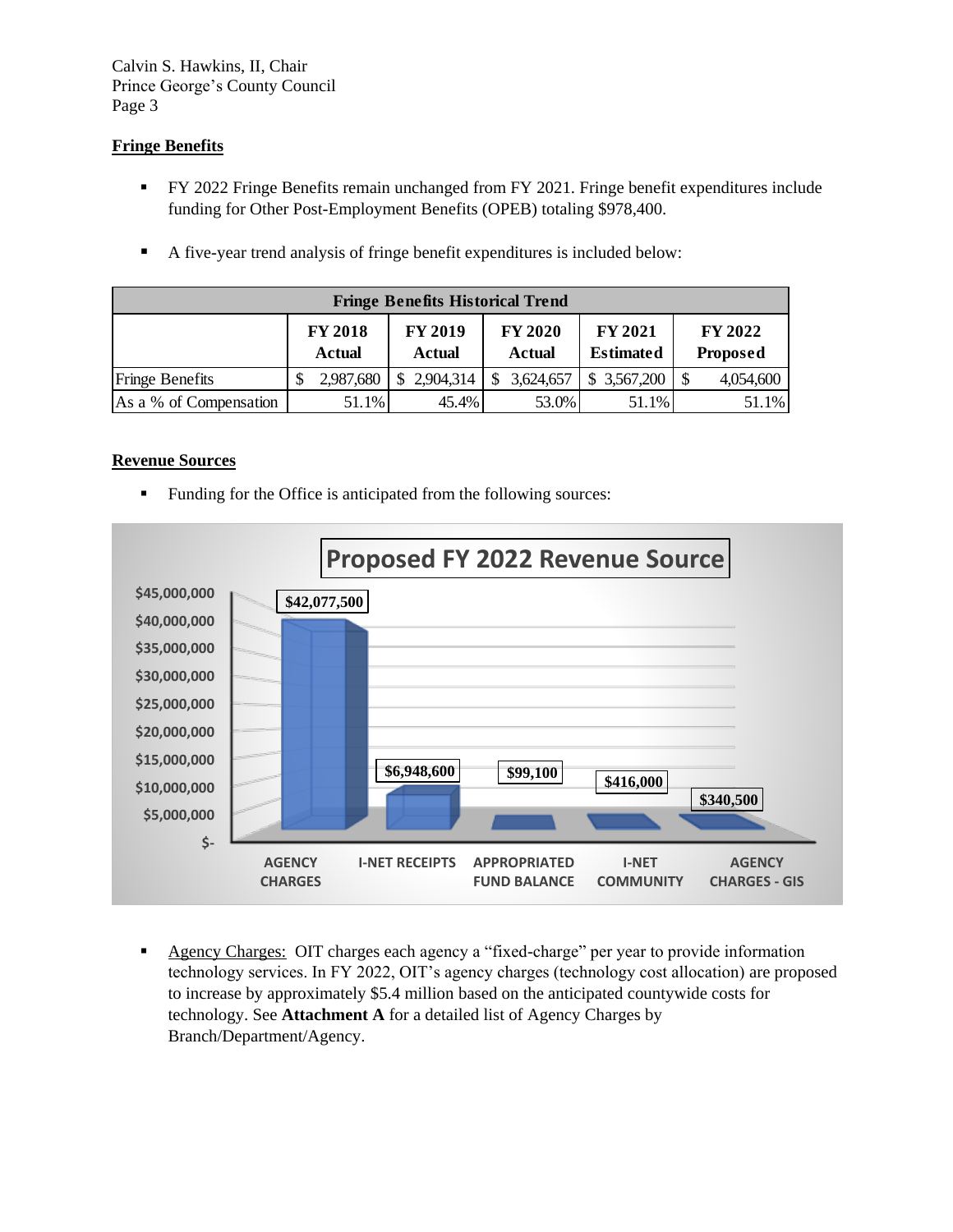- **EXECUTE:** I-Net Receipts: A portion of the Public, Educational, and Government Access Channels (PEG) fees collected by Comcast and Verizon to operate I-Net. Proposed FY 2022 I-Net Receipts increased by \$27,000, or 0.4%, over the FY 2021 Approved Budget.
- **Example 3** Agency Charges GIS: Geographic Information Systems (GIS) services provided to the Maryland-National Capital Park and Planning Commission (budgeted as a project charge to the M-NCPPC). Agency Charges – GIS remains unchanged in FY 2022.

#### **Operating Expenses**

- **I.** In FY 2022, total operating expenses from the internal service fund are proposed at approximately \$37.9 million, an increase of \$3,167,600, or 9.1%, over the FY 2021 approved level.
- **•** The accompanying table compares the FY 2022 Proposed Budget operating expenditures with the FY 2021 Approved Budget operating expenditures. In thirteen (13) of the categories, the FY 2022 Proposed Budget increases planned spending over the FY 2021 budget. In five (5) of the categories, the FY 2022 Proposed Budget level remains unchanged compared to the FY 2021 budget. FY 2022 proposed expenditures decrease in two (2) categories.

|                               | <b>FY 2020</b>   | <b>FY 2021</b>   | <b>FY 2022</b>              | FY 2021 - FY 2022        |          |  |  |
|-------------------------------|------------------|------------------|-----------------------------|--------------------------|----------|--|--|
| <b>Operating Objects</b>      | <b>Actual</b>    | <b>Budget</b>    | <b>Proposed</b>             | \$<br><b>Change</b>      | % Change |  |  |
| Office & Op. Eq. Non Capital  | 13,209,040<br>\$ | \$<br>17,712,500 | \$<br>19,398,400            | \$<br>1,685,900          | 9.5%     |  |  |
| Op. Contracts Serv.           | 13,637,657       | 15,247,100       | 16,685,200                  | 1,438,100                | 9.4%     |  |  |
| <b>GA</b> Contracts           | 671,859          | 1,063,900        | 1,095,700                   | 31,800                   | 3.0%     |  |  |
| Data/Voice                    | 236,617          | 210,100          | 216,400                     | 6.300                    | 3.0%     |  |  |
| Telephone                     | 143,607          | 152,400          | 156,500                     | 4,100                    | 2.7%     |  |  |
| Eq. Lease                     | 45,849           | 92,100           | 94,900                      | 2,800                    | 3.0%     |  |  |
| Gen. Office Supp.             | 45,537           | 52,000           | 53,600                      | 1,600                    | 3.1%     |  |  |
| Training                      | 14,334           | 42,600           | 43,900                      | 1,300                    | 3.1%     |  |  |
| Allowances                    | 15,000           | 14,400           | 14,800                      | 400                      | 2.8%     |  |  |
| Memb. Fees                    |                  | 5,000            | 5,200                       | 200                      | 4.0%     |  |  |
| Printing                      | 116              | 1,900            | 2,000                       | 100                      | 5.3%     |  |  |
| Travel Non-Training           | 9.701            | 2,000            | 2,100                       | 100                      | 5.0%     |  |  |
| Gas & Oil                     | 2,054            | 3,200            | 3,300                       | 100                      | 3.1%     |  |  |
| <b>Utilities</b>              | 193,219          | ÷,               |                             | $\overline{\phantom{0}}$ | N/A      |  |  |
| <b>Office Automation</b>      | 1,265            | $\blacksquare$   | $\overline{\phantom{0}}$    | $\overline{\phantom{a}}$ | N/A      |  |  |
| Mileage Reimbursement         |                  | 200              | 200                         | $\overline{\phantom{a}}$ | $0.0\%$  |  |  |
| Other Op. Eq. Maintenance     | 77,000           | ÷,               |                             | $\overline{\phantom{a}}$ | N/A      |  |  |
| Miscellaneous                 | (72,981)         |                  |                             |                          | N/A      |  |  |
| <b>Interagency Charges</b>    | 103,369          | 98,700           | 98,200                      | (500)                    | $-0.5%$  |  |  |
| Vehicle Eq Repair/Maintenance | 25,350           | 26,300           | 21,600                      | (4,700)                  | $-17.9%$ |  |  |
| <b>TOTAL</b>                  | 28,358,593<br>\$ | \$<br>34,724,400 | 37,892,000<br>$\mathcal{S}$ | \$3,167,600              | 9.1%     |  |  |

**•** The most significant dollar increase between the FY 2022 Proposed Budget and the FY 2021 Approved Budget is in Office & Op. Eq. Non Capital **(approx. \$1.7 million),** due to costs for Cyber Security, operating support for telework, ERP licenses, network sustainment, and inflationary technology requirements.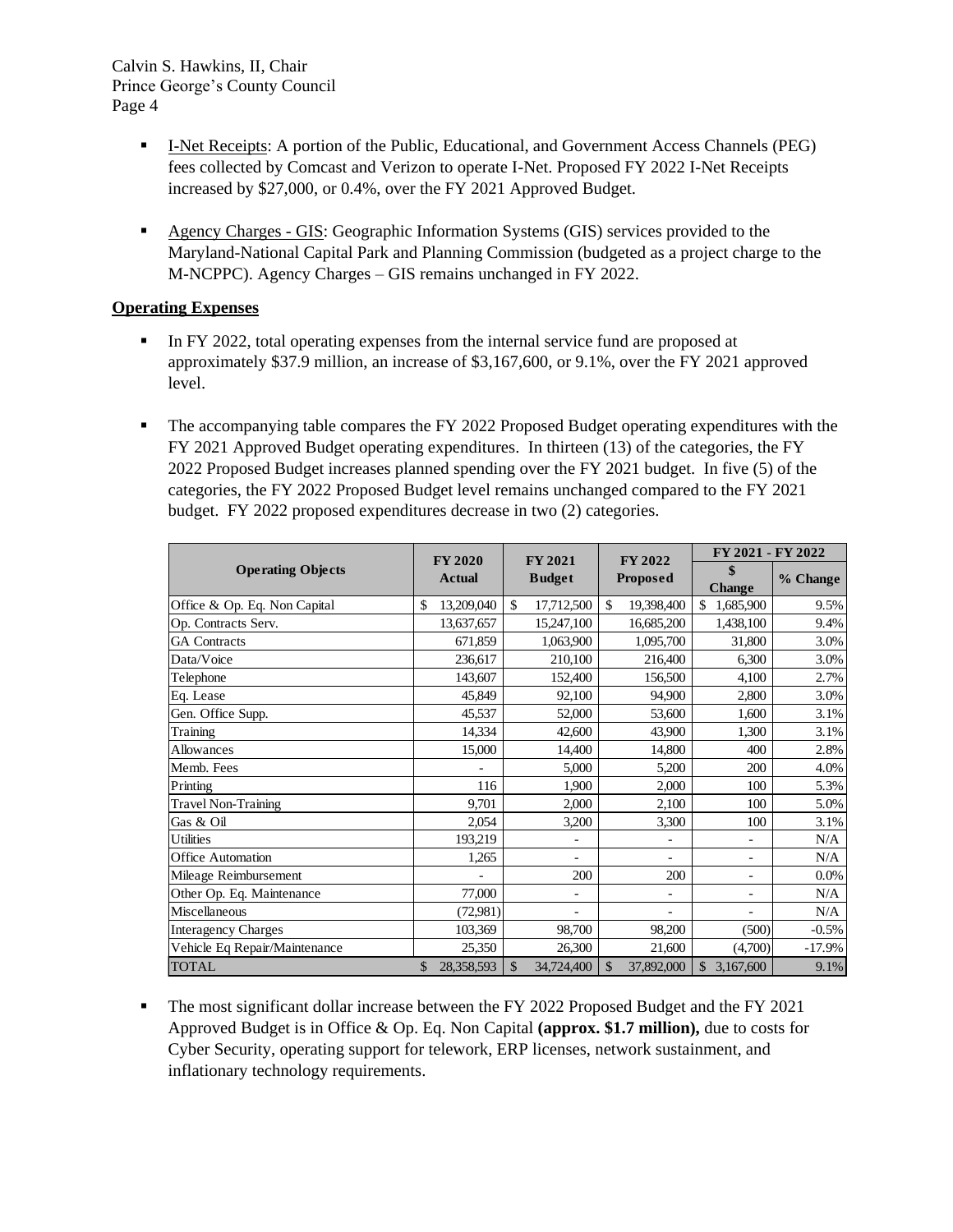- Operational Contracts are also increasing by approximately \$1.4 million, primarily due to increased costs for ERP agency support.
- **•** The most significant dollar reduction between the FY 2022 Proposed Budget and the FY 2021 Approved Budget is in Vehicle Equipment Repair and Maintenance (**\$4,700 decrease**).
- **The Proposed FY 2022 beginning fund balance for the Information Technology Internal Service** Fund is \$6,704,109. In FY 2022, the Office plans to use \$99,100 of fund balance, leaving a projected \$6.6 million in the fund as of June 30, 2022. (See **Attachment B** - Fund Operating Summary)

#### **Workload & Program Impact**

▪ The Office reported that the following legislation(s), which passed the Maryland General Assembly 2021 Session, will have a direct impact on the its programs and operations to include staffing, cybersecurity capabilities, process and solutions.

#### **HB0097 – Digital Connectivity Act of 2021 (Digital Inclusion 2021)**

Statewide broadband in the Department of Housing and Community Development; establishing the purpose of the ensuring that every resident of the State is supported by quality broadband Internet service at an affordable price and has the tools necessary to use and take advantage of the Internet; requiring the Office to develop, by July 1, 2022, a statewide plan to ensure all State residents can connect to reliable broadband Internet by December 31, 2026.

OIT reports it does not have a position dedicated to broadband wireless community access, thus a position or contractor as a subject matter expert (SME) supporting County efforts related to this bill would be needed. The Office reports the cost for a full-time Contractor SME with a projected contractor hourly rate of \$150 would cost the County \$312,000 annually.

#### **HB1328 – Build Out Broadband Act of 2021 (Broadband 2021)**

Authorizing a County or municipal corporation to adopt certain policies to advance progress of infrastructure, equipment, and systems needed to extend broadband access to underserved areas.

The Office reports that the legislation will expand the workload for OIT needing a broadband SME and may impact the direct work of DPIE, DPWT, EDC, and DHCD, and others. Given there are communities in parts of the County that do not have broadband access, this legislation is positive if there is impartiality. If enacted, the County may need to modify any related policies or technical manuals.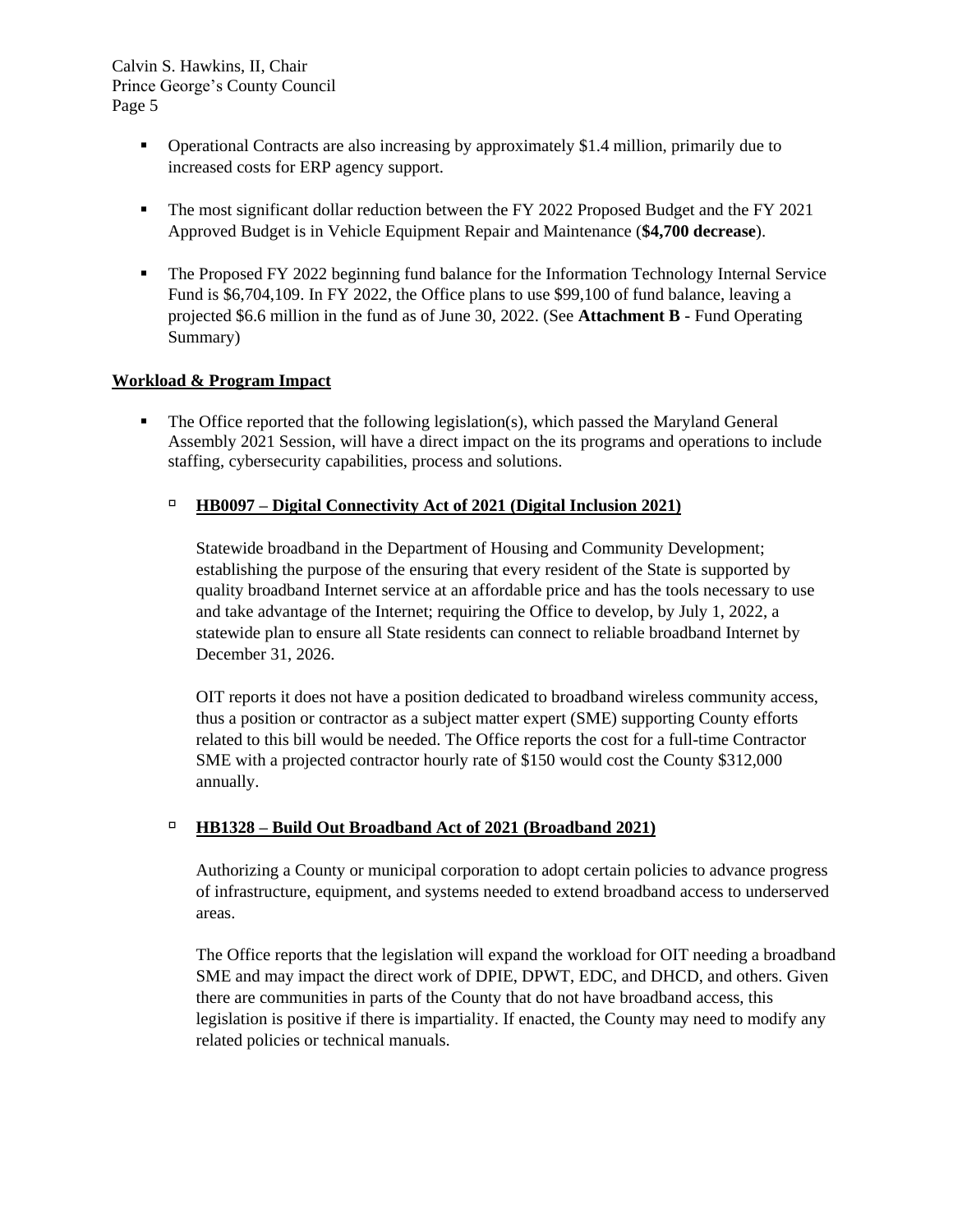> ■ For a full list of anticipated and/or proposed legislation considered during the Maryland General Assembly 2021 session, that could impact the Office of Information Technology, see the *1 st Round Responses, Pages 15-18*.

## **Highlights**

- **IF ILM** FY 2021, the Office accelerated the expansion of the County's virtual environment to ensure that additional employees could work effectively and safely through teleworking. In addition, the Office has expanded capacity to support the County's remote workforce by upgrading the network hardware and adding Virtual Private Networks (VPN) capacity.
- **•** The Office report that it has enhanced cyber security to mitigate breaches by increasing 24-hour IT security infrastructure protections and increasing coverage from 5,000 endpoints to 7,000 endpoints due to increase coverage.
- The Office previously reported the replacement of aging infrastructure and a County-wide computer refresh as key initiatives in FY 2021. The FY 2021 approved budget included \$2.7 million for the laptop refresh.
- **•** The Office plans to continue the network/hardware refresh initiatives in FY 2022. The Office reports that there are 6,000 workstations that remain eligible for the laptop refresh. The Police MDC, Kiosks, Conference Room, and Training Rooms are ineligible. The table below depicts the FY 2022 proposed costs:

| Description                       | FY 2022 Equipment Cost<br>(Proposed to be purchased) | Purpose for Request        |
|-----------------------------------|------------------------------------------------------|----------------------------|
| Laptops/Desktops/Docking stations |                                                      | 2,593,500 Hardware Refresh |
| Network Infrastructure/Switches   |                                                      | 832,900 Network Refresh    |
| Total                             | 3,426,400                                            |                            |

- The Office's top priorities in FY 2022 include:
	- $\Box$  Supporting the Office of Community Relations by replacing the legacy 311 system with a best practices platform and business process that increases responsiveness to County residents' needs and to provide faster analytics, and situational cognizance for management.
	- Implementing the new Performance Management Dashboard Solution (OpenGov) as part of County Executive's initiative, **(FY 2022 Proposed Budget: \$185,400)**.
	- $\Box$  Supporting the Health Department by providing implementation support for a new data analytics system.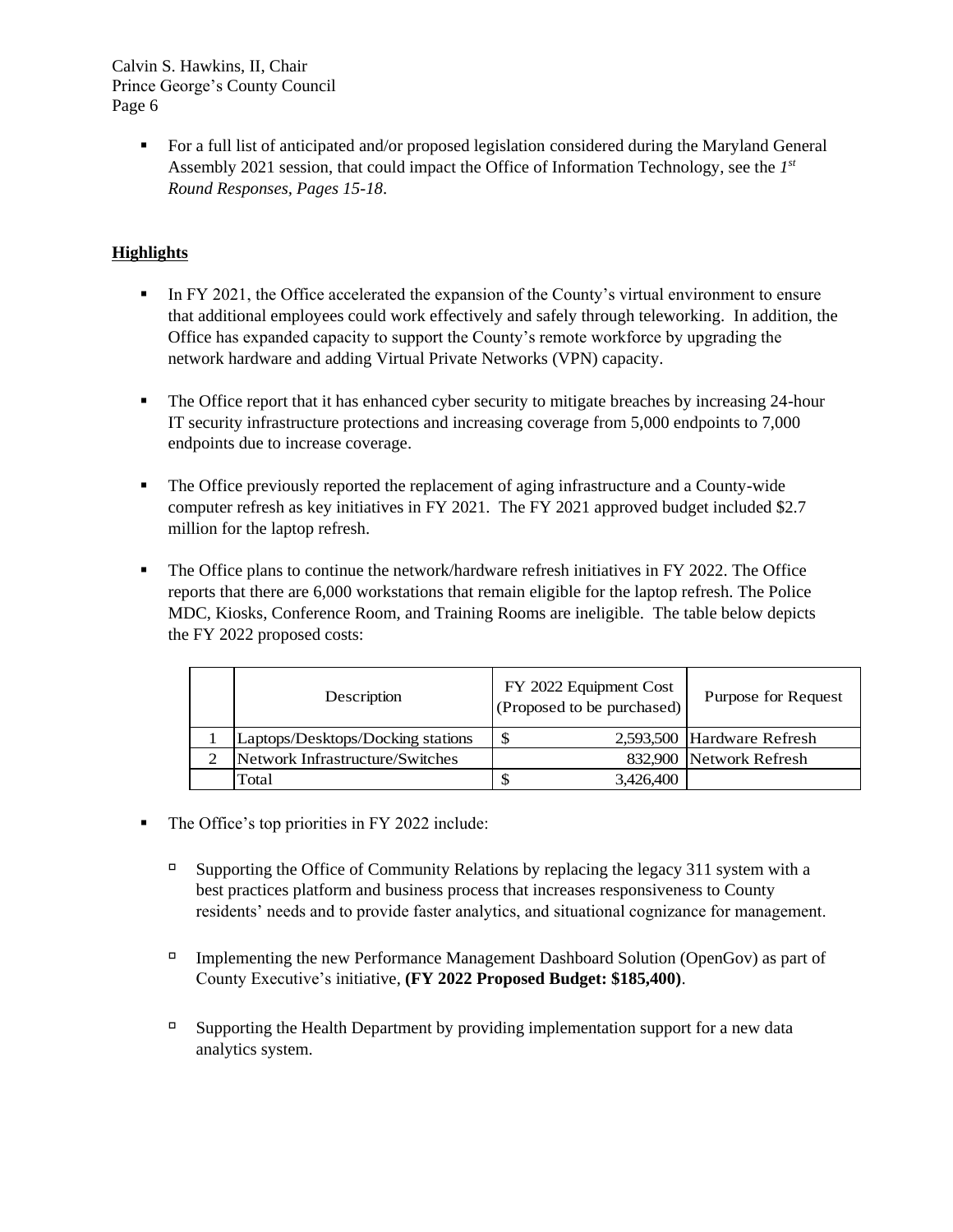- $\Box$  Supporting the OIT Technology Roadmap and County Forward a "Going Paperless" and digitization effort that will enable employees to perform government services virtually.
- Continuing the website redesign which will include a digital experience to enhance the overall website appearance, and the capability to integrate with internal and external services. The website will also inspire public engagement. **(FY 2022 Proposed Budget: \$750,000)**.
- $\Box$  The Office reports plans to change from implementing the SAP SuccessFactors Employee Performance Evaluations, and its Learning Management System (LMS), to NeoGov's "Perform" and "Learn" systems. The cost for implementation is approximately \$2.0 million. The Office reports that the Office of Human Resources Management (OHRM) is actively driving the implementation costs, accounting for \$587,728 of the costs expended . These costs are included in OHRM's operating budget. For a complete breakdown of anticipated costs and completion dates, see the 2nd *Round Responses, Pages 3-4*.
- $\Box$  The Office plans to relocate its data center the from Largo Government Center (LGC) to a commercial service. The total project includes establishing a private-fiber network connection to the commercial data center site (**\$168,615**); consultant services (**\$31,786**); relocation of equipment **(\$16,344**); reconfiguring equipment (**\$10,000**); and recurring annual cost for Hosting (**\$74,485**). The anticipated completion date for this initiative is FY 2023.

**Capital Improvement Program (CIP) Overview** – OIT manages a wide range of technology projects to improve the efficiency of the County's operations**.** Replacing the systems are critical to efficient County operations.

**Enterprise Resource Planning (ERP)** – A \$73.7 million multiyear project that provides funding to purchase, develop, and implement software to support the automation and modernization of the business process for the County. The FY 2022 Proposed Capital Budget does not include additional funding for this project. The total funds remaining will be utilized in FY 2021 to continue the following projects:

| <b>Item</b>        | <b>FY2021 Approved</b> | FY 2021 Estimate |
|--------------------|------------------------|------------------|
| <b>Tax Billing</b> | 1,180,000<br>S         | 677,332<br>£.    |
| Cloud Migration    | 420,000                | 420,000          |
| Employee Central   | 515,300                | 515,300          |
| Contingency        | 321,700                | 824,368          |
| Total              | 2,437,000<br>SS        | 2,437,000<br>\$  |

▪ The FY 2021 Approved Budget (**\$1.2 million**) will be utilized for the redevelopment of the Tax Billing System. However, the Office reports that the project Steering Committee voted to discontinue the agreement with Tyler Technologies for the development of the Tax Billing System due to significant customization issues based on the County's unique requirements. The Office reports that prior to terminating the contract with the vendor, \$495,429 was expended. The Office also reports that no additional costs will be incurred for the project is estimated at \$598,222. *Project Estimated Completion:* FY 2023. For additional information regarding the redevelopment of the Tax Billing System, see the *2 nd Round Responses, Pages 1-2*.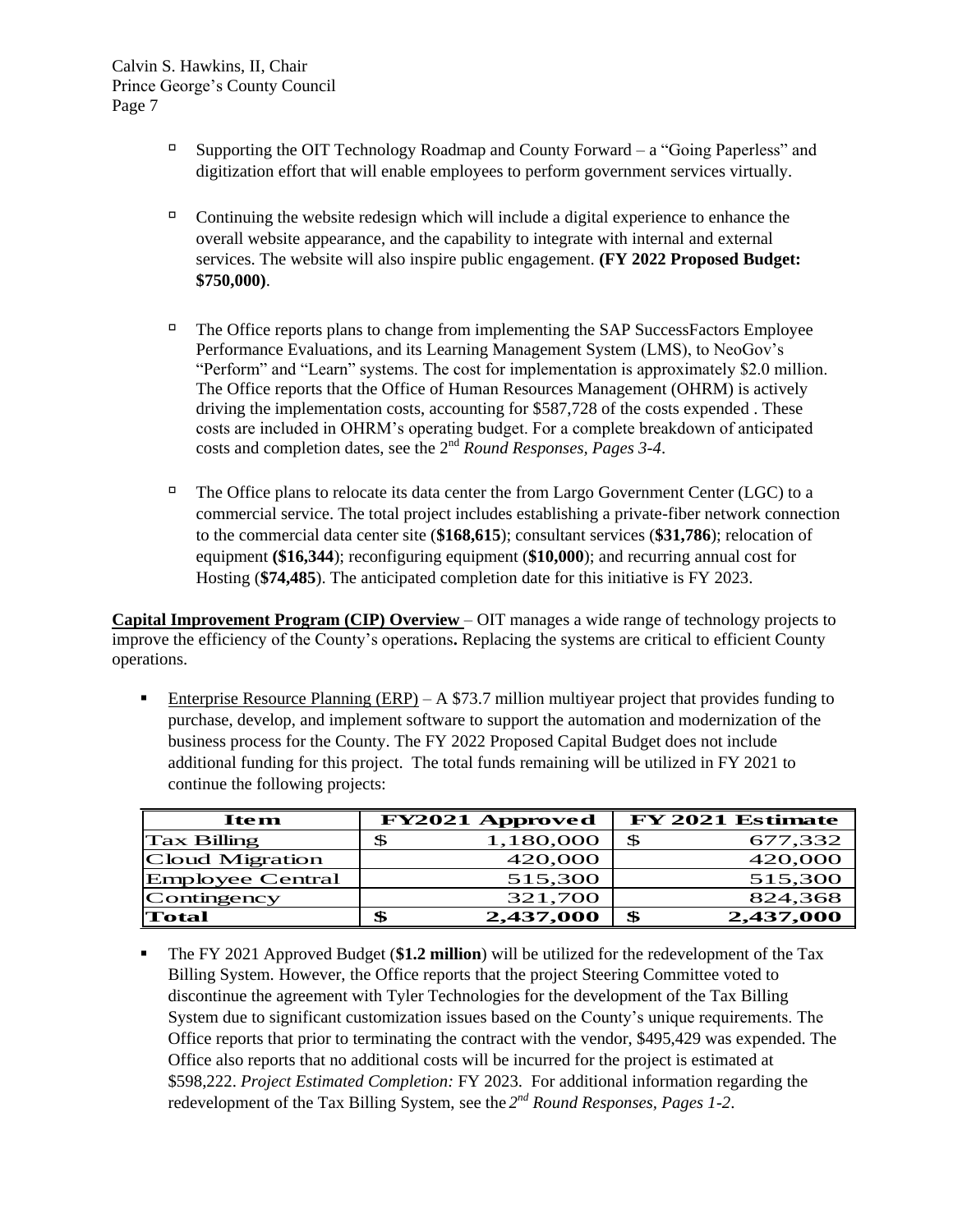#### **Attachment A**

# **OFFICE OF INFORMATION TECHNOLOGY (OIT) AGENCY CHARGES**

|                                         | <b>Approved</b>  |               | Proposed     |               | \$ Increase/ |           |
|-----------------------------------------|------------------|---------------|--------------|---------------|--------------|-----------|
| <b>Agency/Branch</b>                    | FY 2021          |               | FY 2022      |               | (Decrease)   | % Change  |
| Police                                  | \$<br>8,033,400  | $\mathcal{S}$ | 9,433,400    | $\mathcal{S}$ | 1,400,000    | 17.43%    |
| Fire/EMS                                | 5,662,800        |               | 6,562,000    |               | 899,200      | 15.88%    |
| Corrections                             | 2,520,300        |               | 2,981,600    |               | 461,300      | 18.30%    |
| Health                                  | 2,429,200        |               | 2,723,600    |               | 294,400      | 12.12%    |
| Permitting, Inspection and Enforcement  | 2,176,100        |               | 2,362,400    |               | 186,300      | 8.56%     |
| Public Works & Transportation           | 1,655,100        |               | 1,878,500    |               | 223,400      | 13.50%    |
| Environment                             | 1,530,100        |               | 1,706,200    |               | 176,100      | 11.51%    |
| Sheriff                                 | 1,444,400        |               | 1,699,900    |               | 255,500      | 17.69%    |
| Circuit Court                           | 1,417,500        |               | 1,665,500    |               | 248,000      | 17.50%    |
| <b>Central Services</b>                 | 1,238,100        |               | 1,389,600    |               | 151,500      | 12.24%    |
| <b>State's Attorney</b>                 | 1,031,600        |               | 1,193,300    |               | 161,700      | 15.67%    |
| <b>Homeland Security</b>                | 873,000          |               | 1,031,700    |               | 158,700      | 18.18%    |
| County Council                          | 877,500          |               | 960,700      |               | 83,200       | 9.48%     |
| Human Resources Management              | 754,300          |               | 832,000      |               | 77,700       | 10.30%    |
| Finance                                 | 775,700          |               | 748,800      |               | (26,900)     | $-3.47%$  |
| Housing and Community Development       | 561,800          |               | 659,900      |               | 98,100       | 17.46%    |
| <b>Family Services</b>                  | 517,700          |               | 573,000      |               | 55,300       | 10.68%    |
| <b>Community Relations</b>              | 518,700          |               | 539,800      |               | 21,100       | 4.07%     |
| County Executive                        | 501,400          |               | 536,200      |               | 34,800       | 6.94%     |
| Management and Budget                   | 184,300          |               | 370,400      |               | 186,100      | 100.98%   |
| Revenue Authority                       | 309,300          |               | 363,600      |               | 54,300       | 17.56%    |
| Elections                               | 396,400          |               | 363,100      |               | (33,300)     | $-8.40%$  |
| <b>Employ Prince George's</b>           | 280,100          |               | 327,700      |               | 47,600       | 16.99%    |
| <b>Social Services</b>                  | 254,200          |               | 291,800      |               | 37,600       | 14.79%    |
| Law                                     | 258,400          |               | 286,500      |               | 28,100       | 10.87%    |
| <b>Economic Development Corporation</b> | 157,200          |               | 184,100      |               | 26,900       | 17.11%    |
| <b>License Commissioners</b>            | 96,400           |               | 112,200      |               | 15,800       | 16.39%    |
| Soil Conservation                       | 80,200           |               | 94,300       |               | 14,100       | 17.58%    |
| Ethics and Accountability               | 45,900           |               | 53,900       |               | 8,000        | 17.43%    |
| Conference Vistor's Bureau              | 45,800           |               | 53,900       |               | 8,100        | 17.69%    |
| Citizen Complaint Oversight Panel       | 59,700           |               | 53,000       |               | (6,700)      | $-11.22%$ |
| Orphans Court                           | 30,500           |               | 35,900       |               | 5,400        | 17.70%    |
| Personnel Board                         | 7,800            |               | 9,000        |               | 1,200        | 15.38%    |
| <b>TOTAL</b>                            | \$<br>36,724,900 |               | \$42,077,500 | \$            | 5,352,600    | 14.57%    |